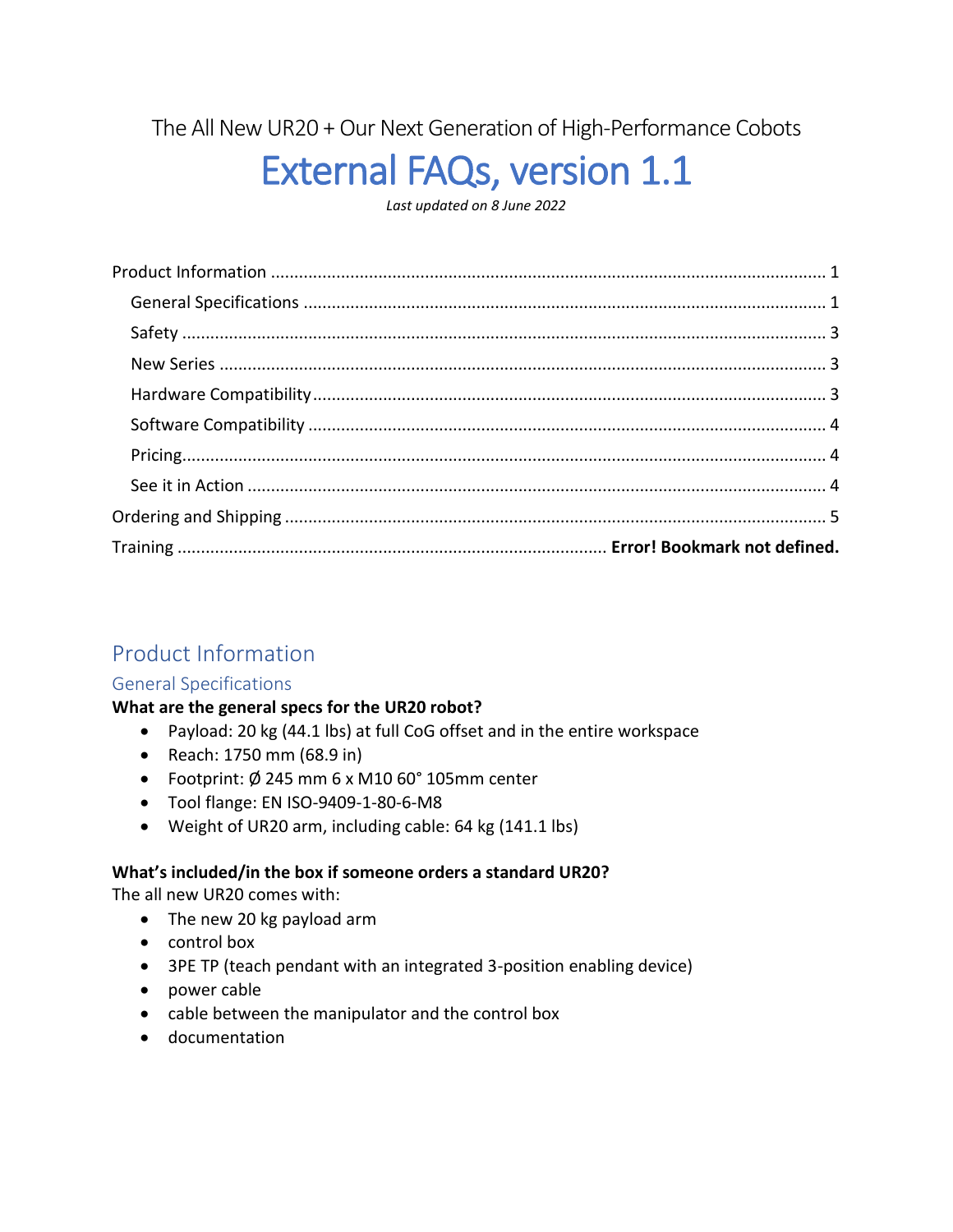## **When we go to market, will we have an OEM offering available?**

We will have the AC OEM version available.

## **Why is the UR20 only offered with the 3PE teach pendant?**

With the payload and reach, it is reasonably foreseeable that the person teaching the robot needs to have the risks of impact reduced. The 3PE TP provides this protection by operating at a reduced speed and requiring actuation of the enabling device. If the teacher is surprised by movement, then any action to release or squeeze the enabling device will cause a stop. A 3PE TP will be required in the next revision of the robot safety standards.

## **What software is on the UR20? Will is still run on PolyScope?**

Yes, the UR20 and the new/updated lineup is compatible with the latest version of PolyScope. We understand the importance of maintaining a consistent user experience so that our customers and partners who are familiar with deploying and programming UR robots will not have to worry about new software training or steep learning curves.

## **Which certifications will the new UR20 robot, and the new series meet?**

Just like e-Series, our new robots will be certified to EN ISO 13849-1, Cat. 3 PLd and ISO 10218-1 by TÜV Nord.

There is an update to 10218 coming at the end of the year and the UL 1740 will follow, but we've accounted for this in the design.

## **What will the IP classification for the UR20 arm, standard control box and teach pendant be?** As of today, they are all IP54.

- Dust protected: Limited ingress of dust is permitted.
- Protected against water splash from all direction: Limited ingress is permitted.

## **What will the UR20 be rated with respect to cleanroom classifications?**

ISO 14644-1 Class Cleanroom 5 (robot arm). This is about the particles that our robot puts into the atmosphere; it is not about the type of particle. It has nothing to do with hygiene. As the control box is identical to the control box known from the e-Series, it reaches a class cleanroom 6.

## **Which applications are we targeting with the new UR20 robot?**

Key applications:

- 1. Palletizing
- 2. Welding
- 3. Materials Handling
- 4. Machine Loading
- 5. Machine Tending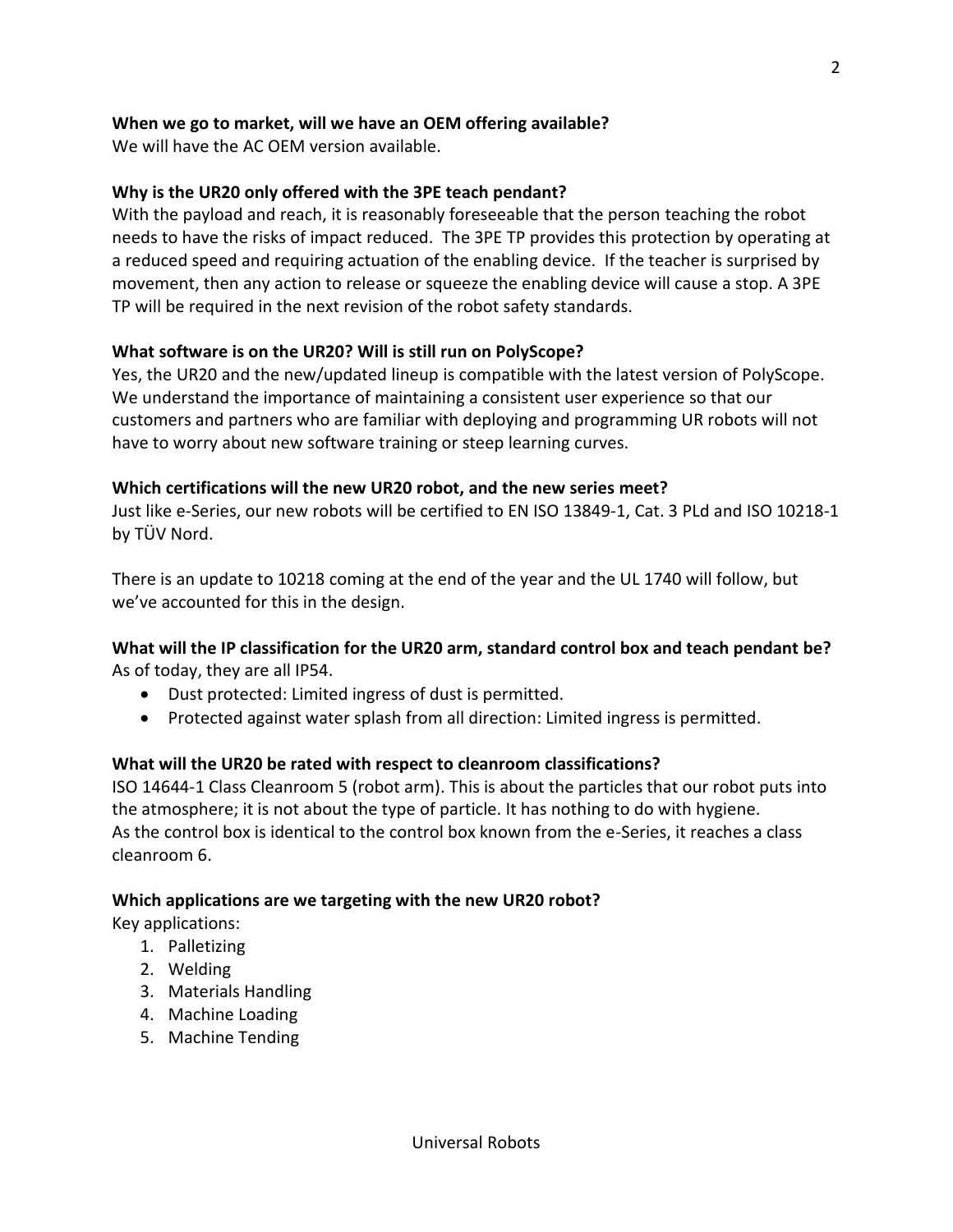#### <span id="page-2-0"></span>Safety

#### **Is the UR20 robot as safe as our other cobots?**

UR robots are Power and Force Limited (PFL) robots which are often called "cobots". PFL robots are industrial robots with added safety functions to enable the development of safe applications. But only the application of a robot can be judged to be safe or unsafe. A PFL robot can be used in applications where the robot, end-effector or workpiece is allowed to contact a person – but these applications require limiting the energy transfer to the person. UR PFL robots provide a suite of safety functions to limit the energy transfer. A risk assessment is required for all robot applications – collaborative and non-collaborative. The risk assessment determines what safeguarding and what safety function settings are needed. The integration is required to comply to ISO 10218-2 for both collaborative and non-collaborative applications.

Our goal is to make possible the safe integration of robots in collaborative operations and enable easy integrate with industry standard safety devices. A UR robot is one that delivers great performance and fantastic ease of use so that they are a joy to use in all applications, whether collaborative or non-collaborative.

Just like e-Series, our new series of robots will be certified to both EN ISO 13849-1, Cat. 3 PLd and ISO 10218-1 by TÜV Nord. Also just like our e-Series cobots, the new cobots have 17 customizable safety functions so far. This includes having stopping time limiting and stopping distance limiting – unique safety functions! UR cobots are designed to enable operation alongside skilled operators in collaborative applications\*.

\**Risk assessment for a collaborative application might result in combining a safety scanner for speed and separation monitoring (SSM) with power and force limiting (PFL) provided by UR robots.*

#### <span id="page-2-1"></span>New Series

#### **Is the UR20 going to be part of a new robot lineup from UR?**

Yes, the UR20 will be the first of our new high performance cobot lineup, with additional models being added to the portfolio later.

#### **When is the rest of the new series coming?**

Additional cobots will be announced in late 2023/early 2024.

#### **Will the 3PE teach pendant be used on the arms in the new series?**

Yes. A 3PE TP will be required in the next revision of the robot safety standards.

#### <span id="page-2-2"></span>Hardware Compatibility

#### **The HPLR robot has a larger base. Why isn't it the same as a UR10/UR10e?**

Higher payload and longer reach cause higher forces on the base. We always work to engineer as small a footprint as possible, but a UR10e footprint cannot withstand the forces for the larger UR20 robot. As a result, the size of the base had to be increased.

Universal Robots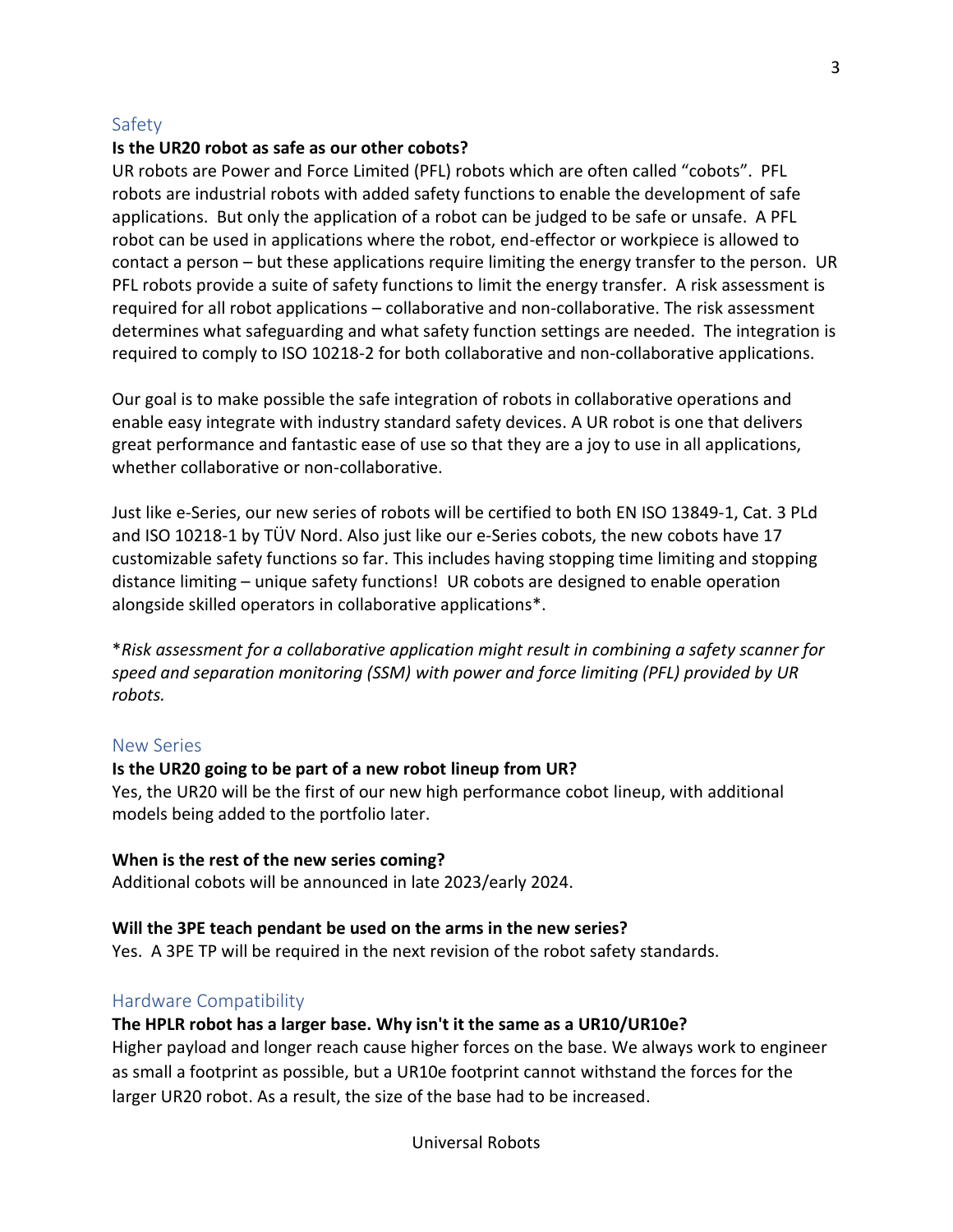## **Will e-Series and CB3 end-effectors work on the new series?**

The new and larger robots will accommodate a larger tool flange to support higher forces. A tool flange adapter is available that can reduce the size of the tool flange to match smaller endeffectors, but care should be taken to limit the forces to any smaller dimensioned endeffectors.

## **Can I use a normal e-Series standard teach pendant with the HPLR arm?**

No. The new UR20 robot will require and ship with a 3PE teach pendant.

## **Will a protective device (safety sensor system) that works with an e-Series robot work with the new UR20 cobot?**

Yes, the collaborative robots from UR have a set of common interfaces that allow for interaction with same range of sensors.

## <span id="page-3-0"></span>Software Compatibility

## **Will existing UR+ certified URCaps work with the new UR20 robot?**

Yes, as the robot shares the same PolyScope software, existing URCaps will work. Please note that some URCaps have a dependency on the robot configuration and software version. Verify compatibility with the URCap provider.

## **Can I transfer programs/code from my e-Series cobot to the new series?**

Yes. Existing URCaps and programs will work on the new series, however some UR+ products could have a limitation.

## **Will UR continue to sell and support CB3, e-Series and this new series indefinitely?**

We will continue to support CB3 and e-Series robots for the foreseeable future. CB3 will reach "end of life" sooner than the e-Series.

## <span id="page-3-1"></span>Pricing

**How much will the new UR20 arm cost?** TBD.

## <span id="page-3-2"></span>See it in Action

## **Which shows will we be showing the UR20 robot at?**

As of mid-March, we're hoping to have the UR20 + Robotiq palletizing demo, or another demo to be built by a partner, at the following events:

- Automatica; Munich, Germany >> June 21-24, 2022
- IMTS; Chicago, IL, USA >> September 12-17, 2022
- MOTEK; Stuttgart, Germany >> October 4-7, 2022
- PACK EXPO; Chicago, IL, USA >> October 23-26, 2022
- FABTECH; Atlanta, Georgia >> November 8-10, 2022

4